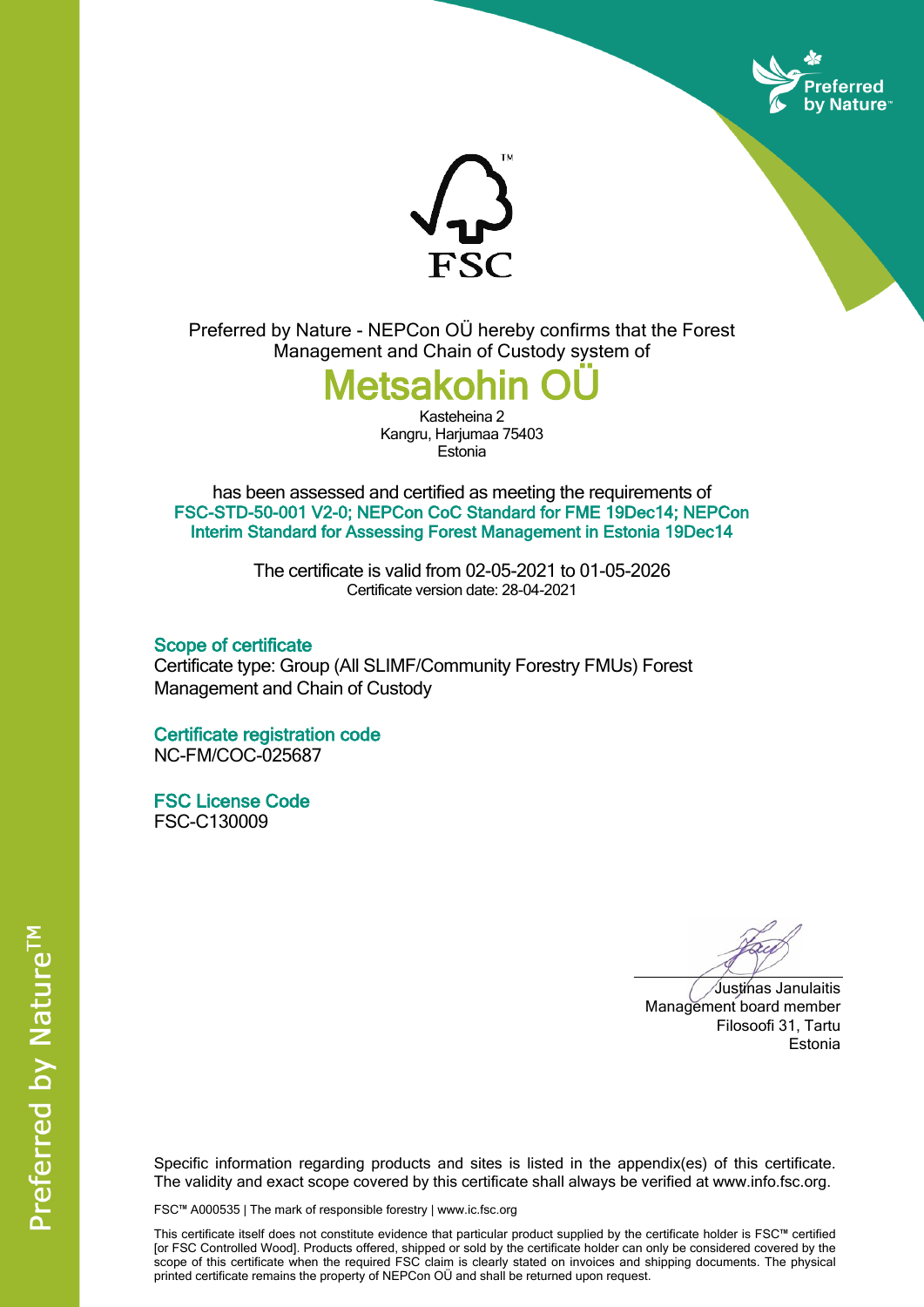

## **Annex A: Scope of Metsakohin OÜ FSC™ Forest Management and Chain of Custody Certificate**

## **NC-FM/COC-025687**

**(The list below shows products handled by the network of Participating Sites)**

| <b>Product Type</b> | Trade Name | <b>Output FSC Claims</b> |  |
|---------------------|------------|--------------------------|--|
| W1                  | Round wood | FSC 100%                 |  |
| W3.1                | Wood chips | FSC 100%                 |  |

This certificate itself does not constitute evidence that particular product supplied by the certificate holder is FSC™ certified [or FSC Controlled Wood]. Products offered, shipped or sold by the certificate holder can only be considered covered by the scope of this certificate when the required FSC claim is clearly stated on invoices and shipping documents. The physical printed certificate remains the property of NEPCon OÜ and shall be returned upon request.